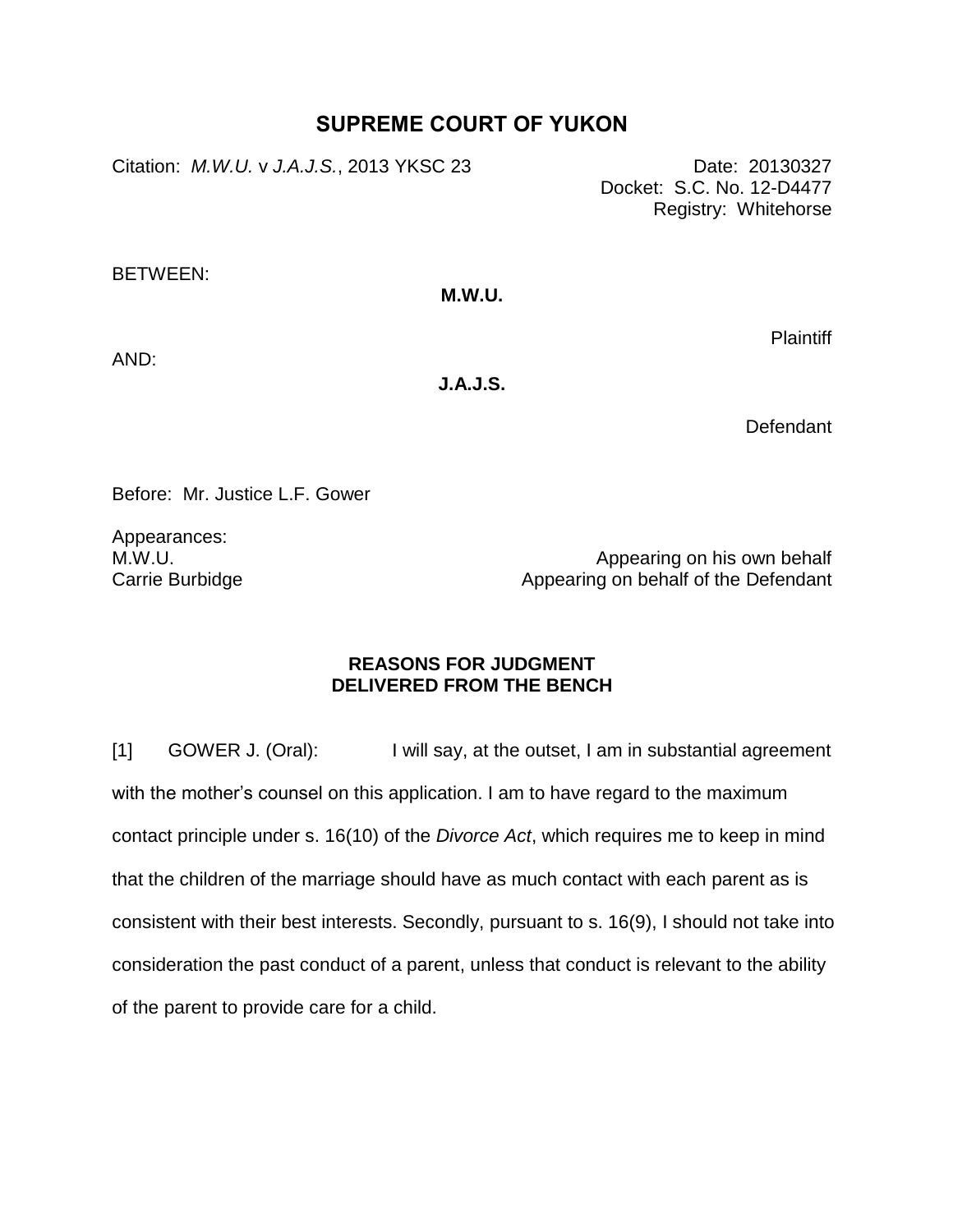[2] I am also keeping in mind my Reasons for Judgment which were filed October 30, 2012. At that time, the father had indicated through his counsel that he agreed that it was in the best interests of the children to have maximum contact with their mother. However, given the then recency of her treatment program and her relative sobriety, he submitted that it was still too soon and too risky to allow the mother equal time with the children. He suggested that the Court should proceed cautiously. It is also important to recognize that in that decision I was satisfied that the mother had established a material change in circumstances since the Separation Agreement earlier in 2012. I made a number of points there, including: the fact that she had five additional counseling sessions through her Employee Assistance Program; she had apparently stopped alcohol and illegal drug usage; she had obtained her own residence; and she had been evaluated by her psychiatrist in September of 2012, who opined that she was then stable and able to provide for herself and others, providing she continued her substance abuse counseling and her DBT therapy. The mother had also attended two Parenting After Separation workshops in September of 2012. Finally, as of October 4, 2012, Family and Children Services no longer had any concerns about her exercising unsupervised access with her children, providing she continued to access all her supports and participating in counseling.

[3] So in following up with those points, the mother has provided evidence on this application that she is continuing to see her ADS counselor, Kaelin Shea, whom she has been seeing since October 11, 2012. Ms. Shea provided a letter, dated February 14, 2013, confirming that Ms. S. has attended for her appointments on time and has actively participated in strategies supporting her treatment. Ms. Shea is working with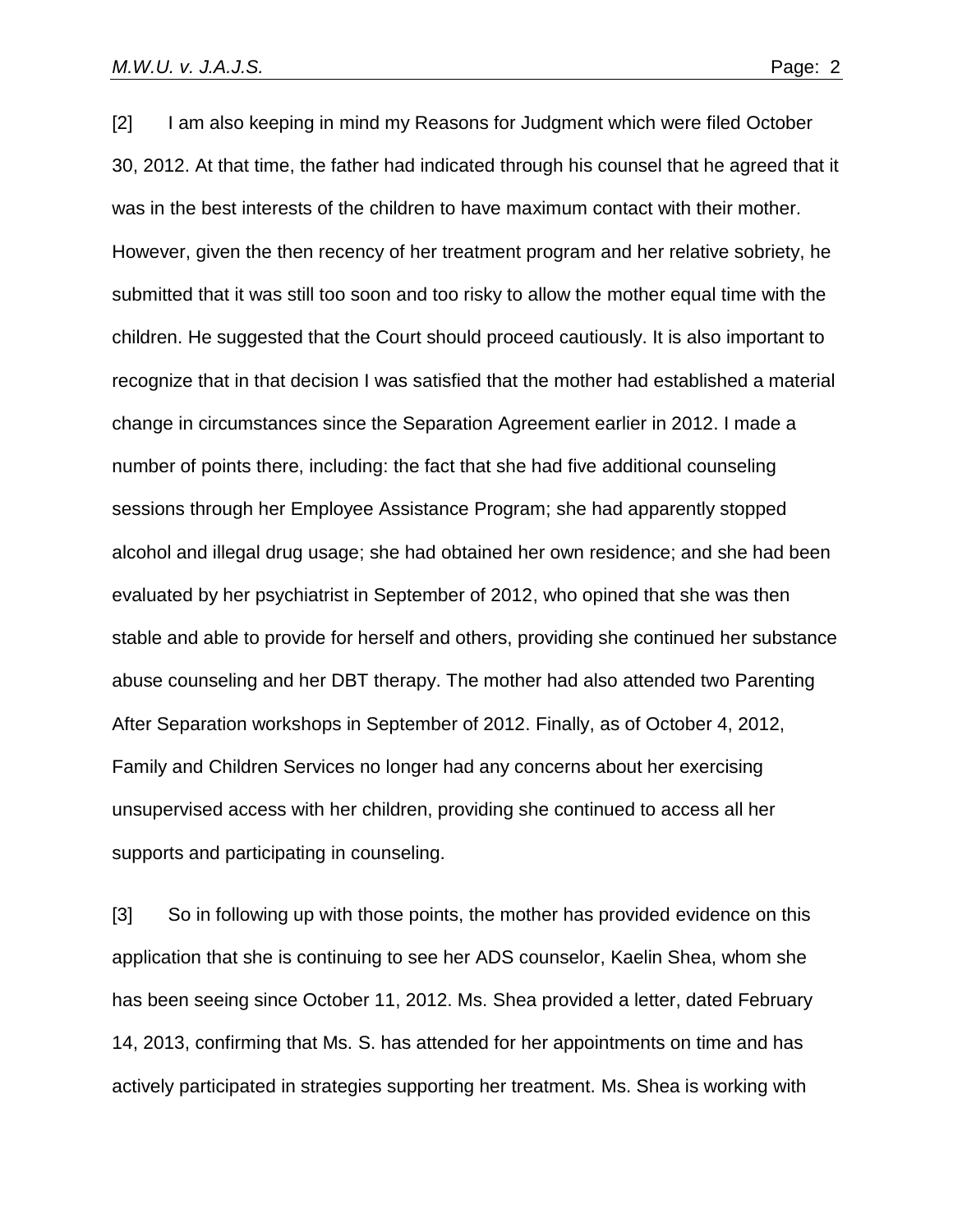Ms. S. in pursuing her DBT therapy and she reports that Ms. S. currently presents as maintaining a successful recovery.

## [DISCUSSION RE NUMBER OF APPOINTMENTS ATTENDED]

[4] THE COURT: Ms. Shea also confirmed in her letter that Ms. S. has attended 11 one-hour outpatient counseling sessions since initially meeting with Ms. Shea on October 11, 2012. That is a significant continuation of her counseling, in my view.

[5] In addition, Ms. S. provided a letter from Dr. Heredia, who has been her psychiatrist since October 2009, confirming that she has been to see him on November 26, 2012, and again January 28, 2013, and that she was compliant with those scheduled appointments. Dr. Heredia says he found that Ms. S. has been active in seeking out care. Although she did not follow up with his recommendation to seek DBT therapy through Mental Health Services, Ms. S. did report to him that she is seeking treatment at ADS and that she is receiving DBT from her ADS worker.

[6] Dr. Heredia says that clinically he found Ms. S. to be stable at the time of his last assessment, and that she appeared to be stable of mood. In the conclusion, he said that although she continues to suffer from Borderline Personality Disorder and other psychological issues, he believes that all of those conditions are treatable. Dr. Heredia believes that her current psychiatric symptoms are stable at the time of that letter, which was February 21, 2013, but that Ms. S. will require continued treatment in the areas of personality disorder, mood anxiety, alcohol, and illicit substance abuse. He did not feel that her psychiatric condition would impair her ability to provide for herself and others,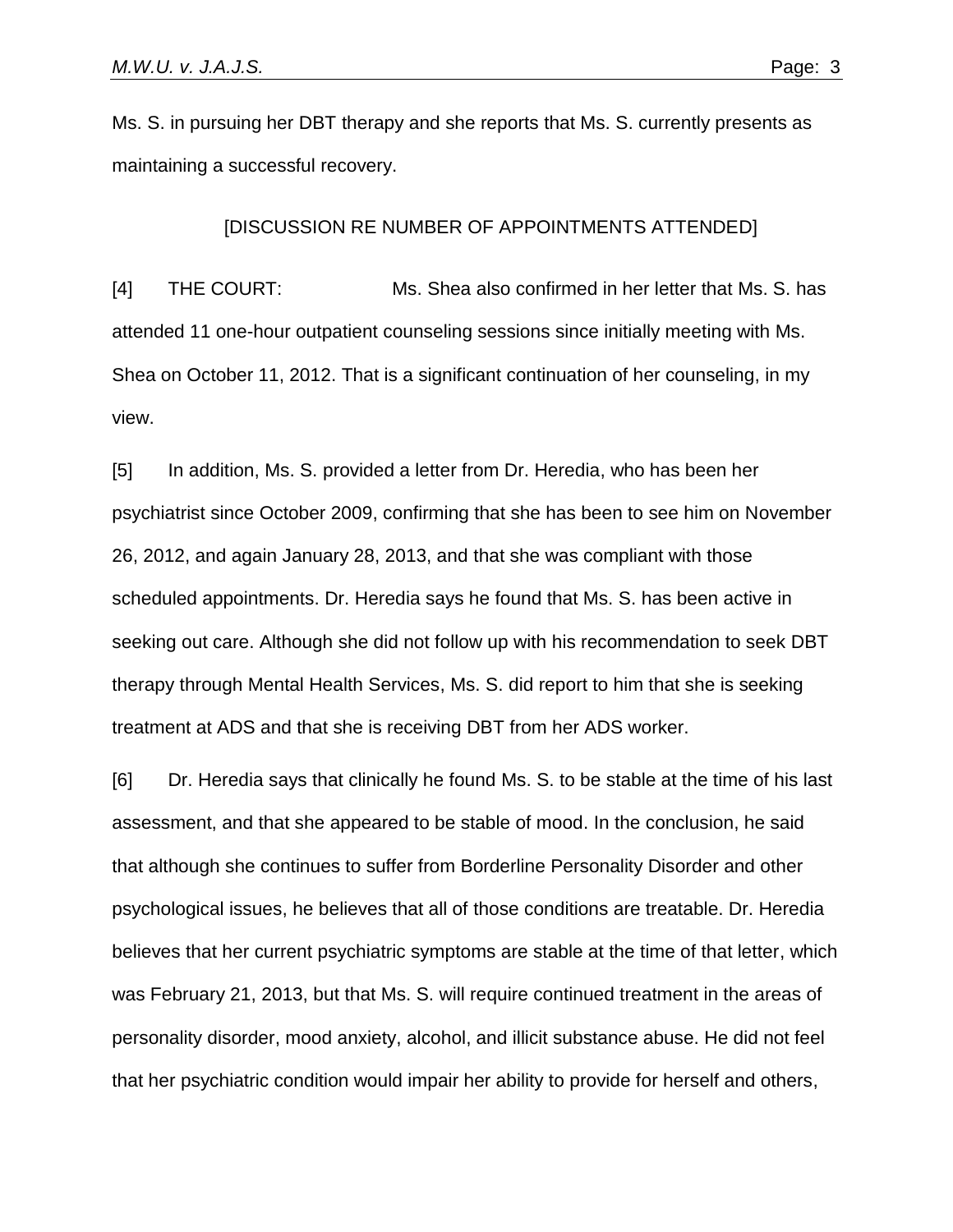nor did he feel that she suffered from any condition which would impair her ability to make appropriate informed decisions or to be able to distinguish right from wrong.

[7] The letters of Ms. Shea and Dr. Heredia are two significant pieces of evidence, in my view, regarding the mother's continuing efforts to stabilize her life.

[8] The residence that Ms. S. obtained at the time of the October hearing, she is still in.

[9] One of the issues that was extant at the time of the October hearing was the mother's history with engaging in multiple intimate relationships. That appears to have stabilized as well since the mother has engaged in a relationship with Mr. W. whom she has known for several years. In fact, Mr. W. moved from British Columbia to reside with the mother in her home here in Whitehorse, sometime in November. He has filed affidavit material indicating that he is not a drug user, that he is currently employed, and plans to pursue some schooling in August of this year in the field of working with troubled disabled youth as a residential care worker. As I recall, his evidence is consistent with that of the mother in that they both deny any ongoing abuse of alcohol, although, the mother does admit to the occasional alcohol consumption with meals.

[10] So, in general, things look much more stable than they were in October of last year and while there continue to be disputes between the parties about various aspects or attitudes or methods of their respective parenting, those kinds of disputes are not uncommon and are not a reason for dismissing the mother's application at this time.

[11] I am also very much alive to the issue raised by the mother's counsel regarding stigmatization of a person suffering from mental disorders. While the mother concedes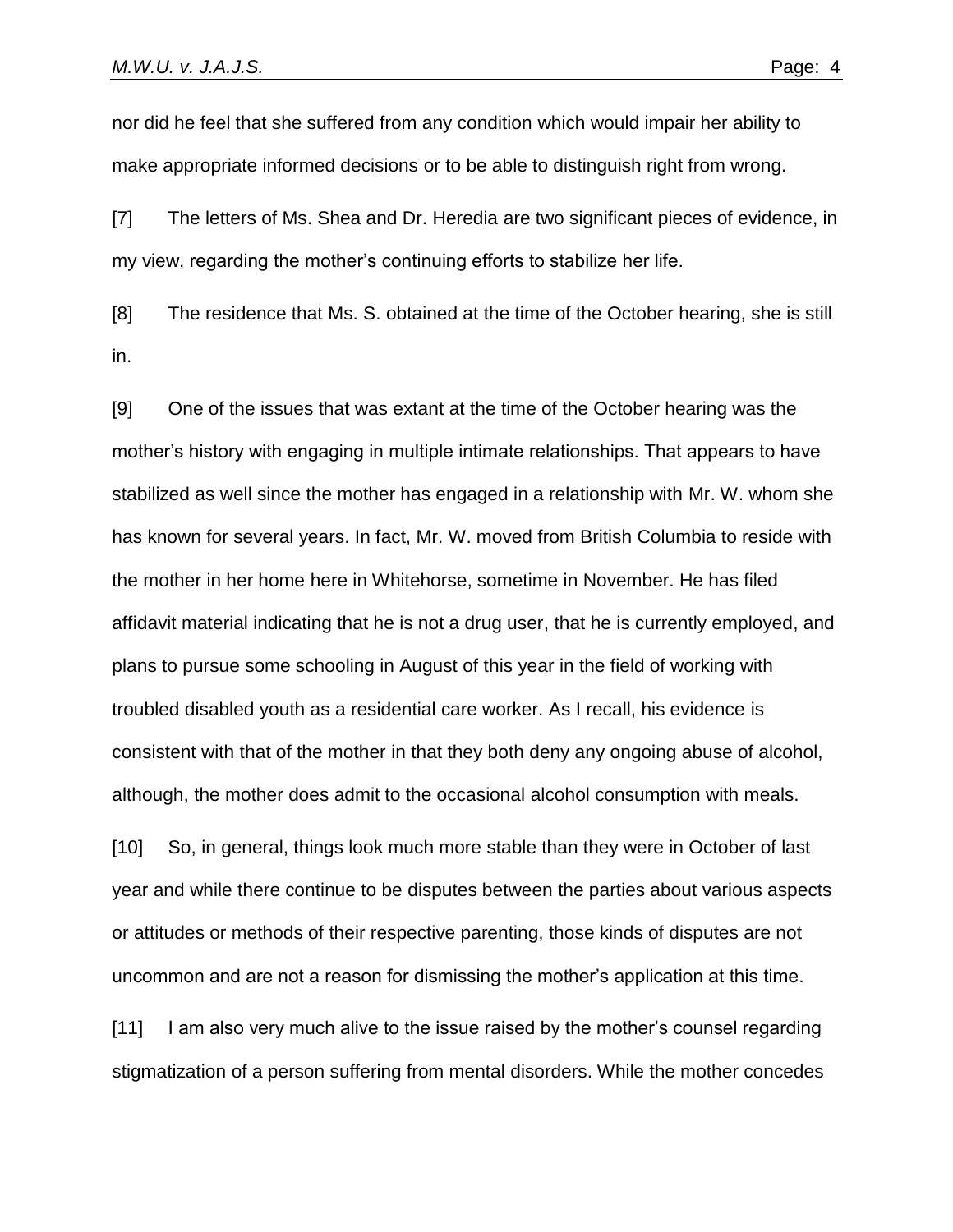that she has such a disorder in the form of Borderline Personality Disorder, in particular, she also acknowledges that she is continuing to, and will for some indefinite period, continue to receive treatment for that disorder in order to keep it under control. So while she is doing that, I can see no reason not to employ the maximum contact principle under the *Divorce Act*, because it would seem to me self-evident, as even the father conceded to a point last time, that it is in the children's best interest to have maximum contact with both parents.

[12] There are, and have been, issues identified in this hearing regarding communications. I would expect those will improve over time, although it probably would continue to be wise to limit the communications between the parties, as I did last time, to email, but perhaps adding texting, providing that all those communications have to do with the exchanges of the children and their ongoing care. I would also encourage, as I indicated in the hearing, that if either parent learns of any issues regarding the children, either with respect to their health or their education primarily, that those issues or information items are passed on to the other parent so that both parents are as up to speed as possible regarding all ongoing issues regarding the children's care.

[13] Although there was no separate Order filed following the Reasons for Judgment of October 30th, I am going to vary the Order that I made in my Reasons at that time to allow the mother's application, such that the parties will have interim joint custody, since this has not been a trial, of the three children. The children will reside with each parent on an alternating week basis, with the exchange to take place each Friday at the children's daycare or as otherwise agreed between the parties in writing.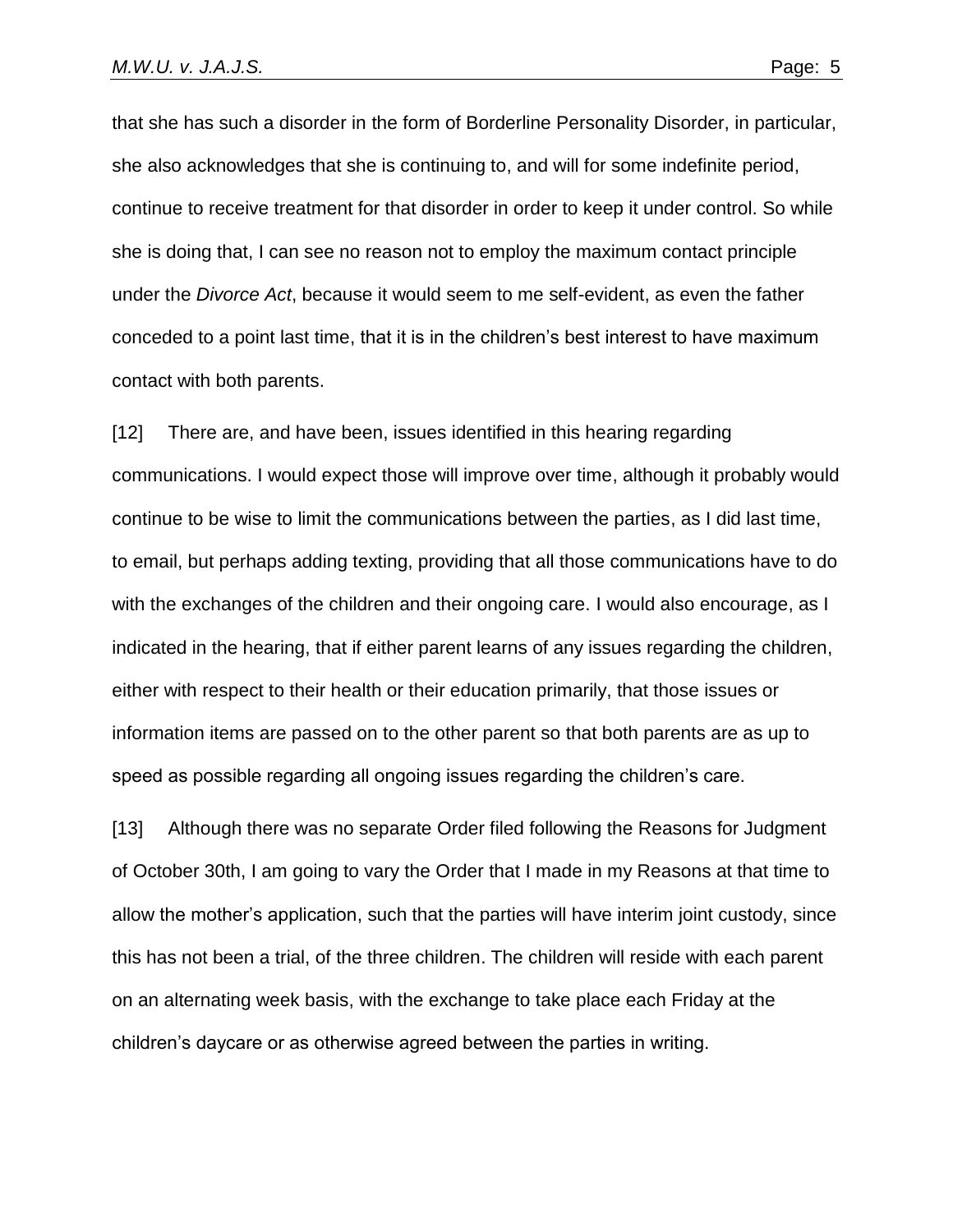[14] I will further order that the children spend one month respectively with each parent during the summer break. The parent with whom the children are residing during those one-month periods will be entitled to travel with the children outside of the Yukon, providing advance notice is provided to the other parent of the travel itinerary and contact information for the children during the vacation away from the Yukon. That information is to be provided no later than two weeks before the departure date. So, it goes without saying, that such travel will be allowed without the written consent of the other parent.

[15] I will further order that the children continue the counseling that is currently underway, with the consent of both parties, for so long as the counselor or psychologist overseeing the program deems that to be appropriate.

[16] I will further order that while the children are in the care of one parent spending residential time with them, they will have reasonable telephone, email, and texting access to the other parent, and that reasonable telephone, email, and texting access will continue through any summer vacation periods as well.

[17] The Christmas schedule, which I set out in my October 30th Reasons, will continue. For the 2012 Christmas season, the mother was to have access from noon Christmas Eve to noon Christmas Day. For the following Christmas, which is this year, 2013, the mother is to have access from noon Christmas day to noon Boxing Day, with that alternation continuing from year to year. That alternating Christmas residential time will continue, subject to any further or other agreement between the parties in writing.